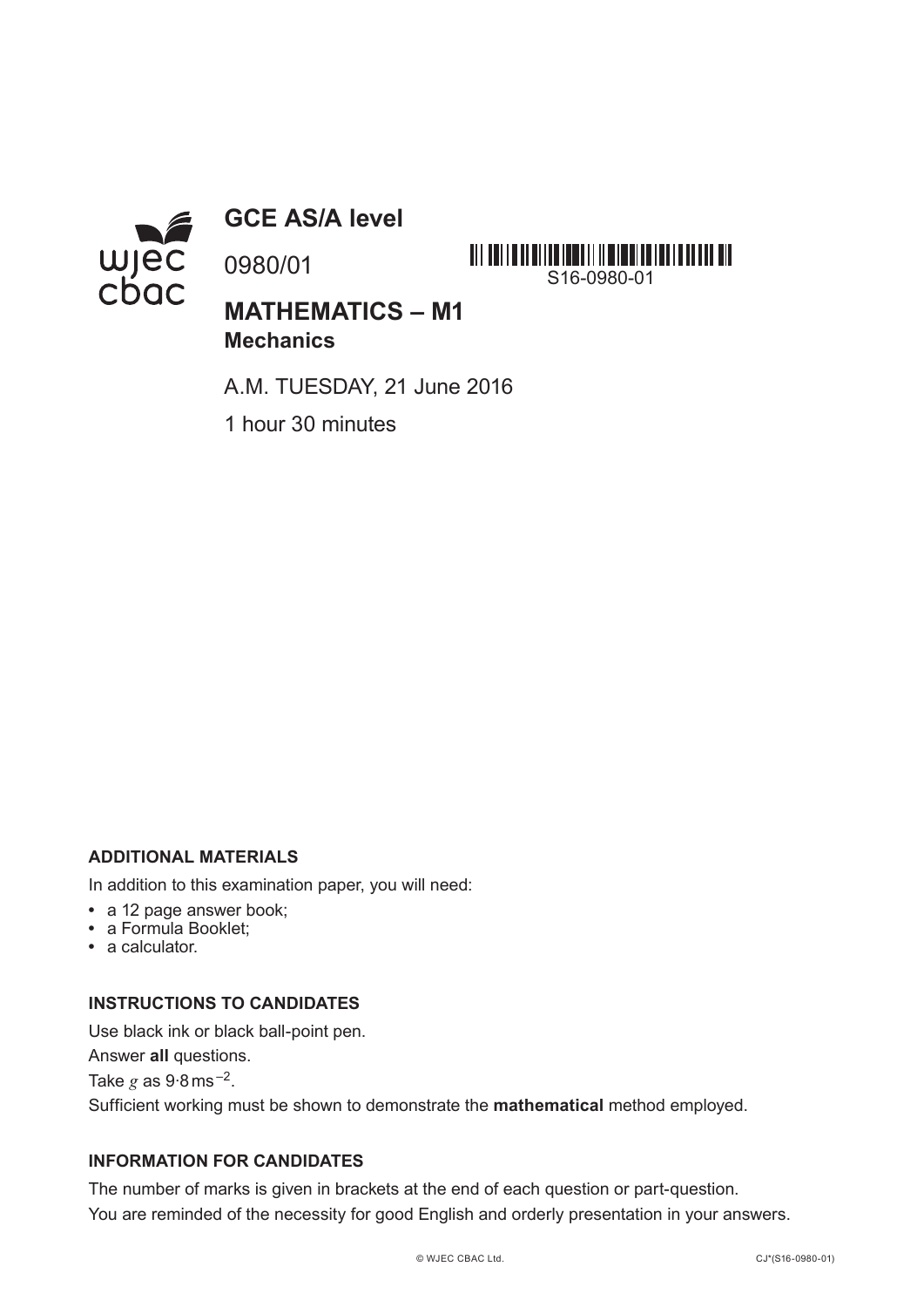- **1.** A lift, starting from rest, descends with a uniform acceleration of 3<sup>-2</sup> ms<sup>-2</sup> until it reaches a speed of 12ms<sup>-1</sup>. It then travels at a constant speed of 12ms<sup>-1</sup> for a short time and finally, it is brought to rest with a uniform deceleration of 2 $4 \text{ ms}^{-2}$ . A person of mass 65kg is standing in the lift. Calculate the magnitude of the reaction of the floor of the lift on the person during each of the three stages of the motion. **Example 20** is the motion of the motion. **[5]**
- **2.** The diagram shows two objects, *A* and *B*, of mass 2kg and 5kg respectively, connected by a light inextensible string passing over a smooth fixed pulley. Initially, the objects are held at rest with the string taut. The system is then released.



- *(a)* Find the magnitude of the acceleration of *A* and the tension in the string. [7]
- *(b)* Before the object *A* reaches the pulley and 2 seconds after the system is released, the string breaks.
	- (i) Find the speed of *A* when the string breaks.
	- (ii) Given that *A* does not reach the pulley in the subsequent motion and that *A* is 18·9m above the ground when the string breaks, determine the time taken for *A* to reach the ground. **Example 20** is a set of the ground of the ground of the ground of the ground of the ground of the ground of the ground of the ground of the ground of the ground of the ground of the ground of the ground
- **3.** Two spheres, *A* and *B*, of equal radii, lie at rest on a smooth horizontal surface. Sphere *A* has mass 3kg and sphere *B* has mass 11kg. Sphere *A* is given an impulse *I* Ns so that it moves with speed 4 ms<sup>-1</sup> towards sphere *B* and collides directly with it. The coefficient of restitution between the spheres is  $\frac{1}{4}$ . 4
	- *(a)* Find the value of *I*. [1]
		-
	- *(b)* Determine the speed of *A* and the speed of *B* after the collision. [7]
- *(c)* After the first collision, sphere *B* collides with a wall, which is perpendicular to its direction of motion. It rebounds with speed  $\frac{6}{7}$  ms<sup>-1</sup>. Determine the coefficient of restitution between sphere *B* and the wall. **Example 20** and the wall. **Example 20 and the wall. EXAMPLE 20 and the wall. EXAMPLE 20 and the wall. EXAMPLE 20 and the wall. EXAMPLE 20 and the wall. EXAMPLE 20 and the wal** 7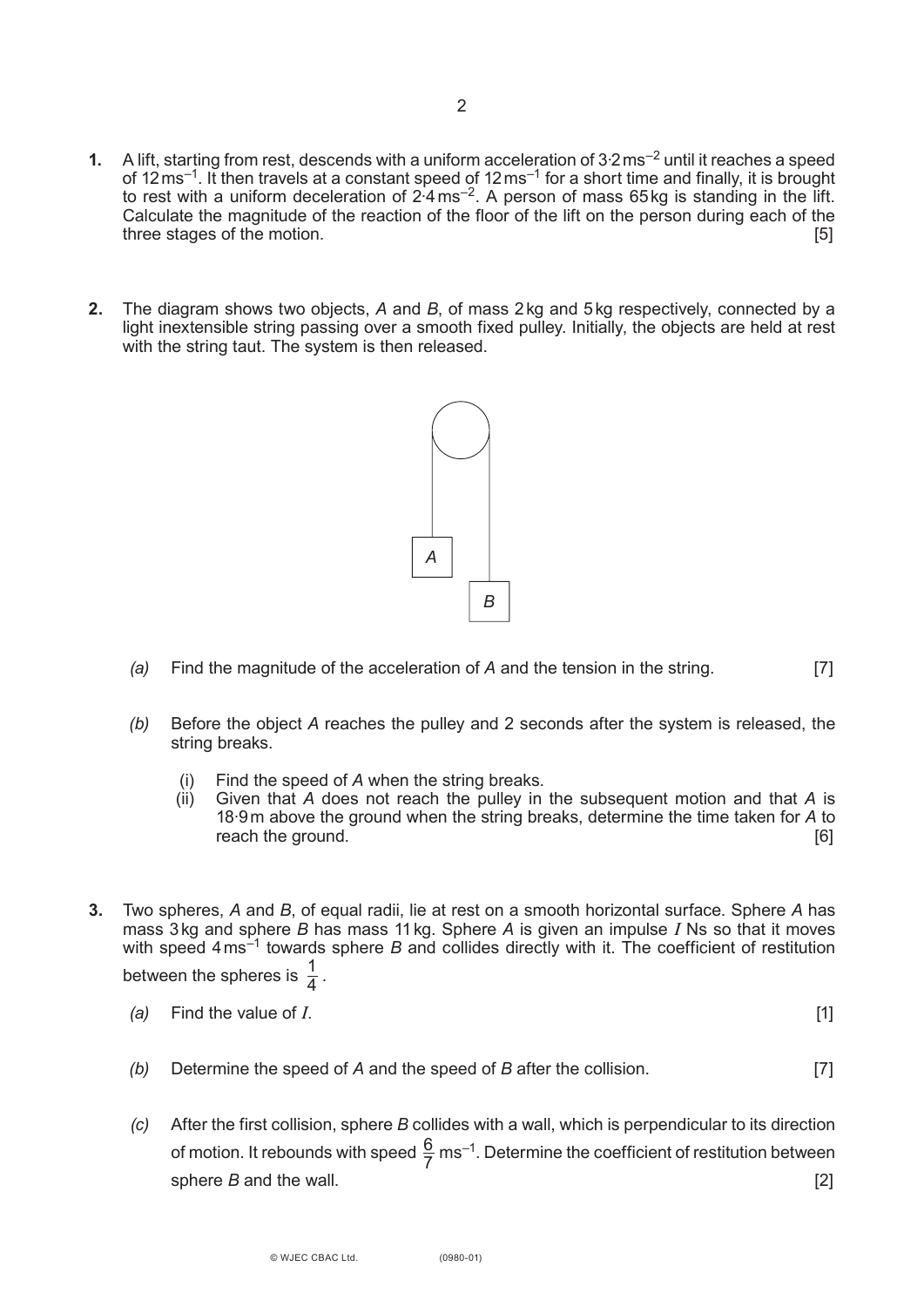- **4.** A man drives a car along a straight road. As he passes the point *A*, the car is travelling at a constant speed of  $30 \text{ ms}^{-1}$ . He continues at the speed of  $30 \text{ ms}^{-1}$  for 5 minutes until he approaches a built-up area, when he applies a constant deceleration for 20 seconds until the car slows down to a speed of 16 ms<sup>-1</sup>. On reaching the speed of 16 ms<sup>-1</sup>, he sees his destination point *B* and applies a constant deceleration for 8s until the car stops at *B*.
	- *(a)* Sketch a velocity-time graph for the journey between *A* and *B*. [4]
	- *(b)* Find the distance between *A* and *B*. [4]
- **5.** The diagram shows four horizontal forces of magnitude 12N, 8N, 7N and 15N acting on a particle *P* of mass 4kg. Directions are as shown in the diagram.



Calculate the magnitude of the resultant of the forces, giving your answer correct to one decimal place, and determine the magnitude of the acceleration of *P*. [7]

- **6.** A uniform rod *AB* is of mass 8kg and length 6m. It is suspended horizontally in equilibrium by means of two vertical light strings attached to the rod *AB* at point *C* and point *D* on the rod, where *AC* = 1·6m and *AD* = 4·8m. Calculate the tension in the string at *C* and the tension in the string at *D*. [7]
- **7.** A sledge of mass 12kg is being pulled up a rough slope, inclined at an angle of 20º to the horizontal, by a rope which is inclined at an angle of 10º to the slope. The tension in the rope is constant at 80N. The coefficient of friction between the slope and the sledge is 0·2.

| (a) Calculate the frictional force on the sledge. |  |
|---------------------------------------------------|--|
|---------------------------------------------------|--|

*(b)* Determine the magnitude of the acceleration of the sledge. [4]

# **TURN OVER**